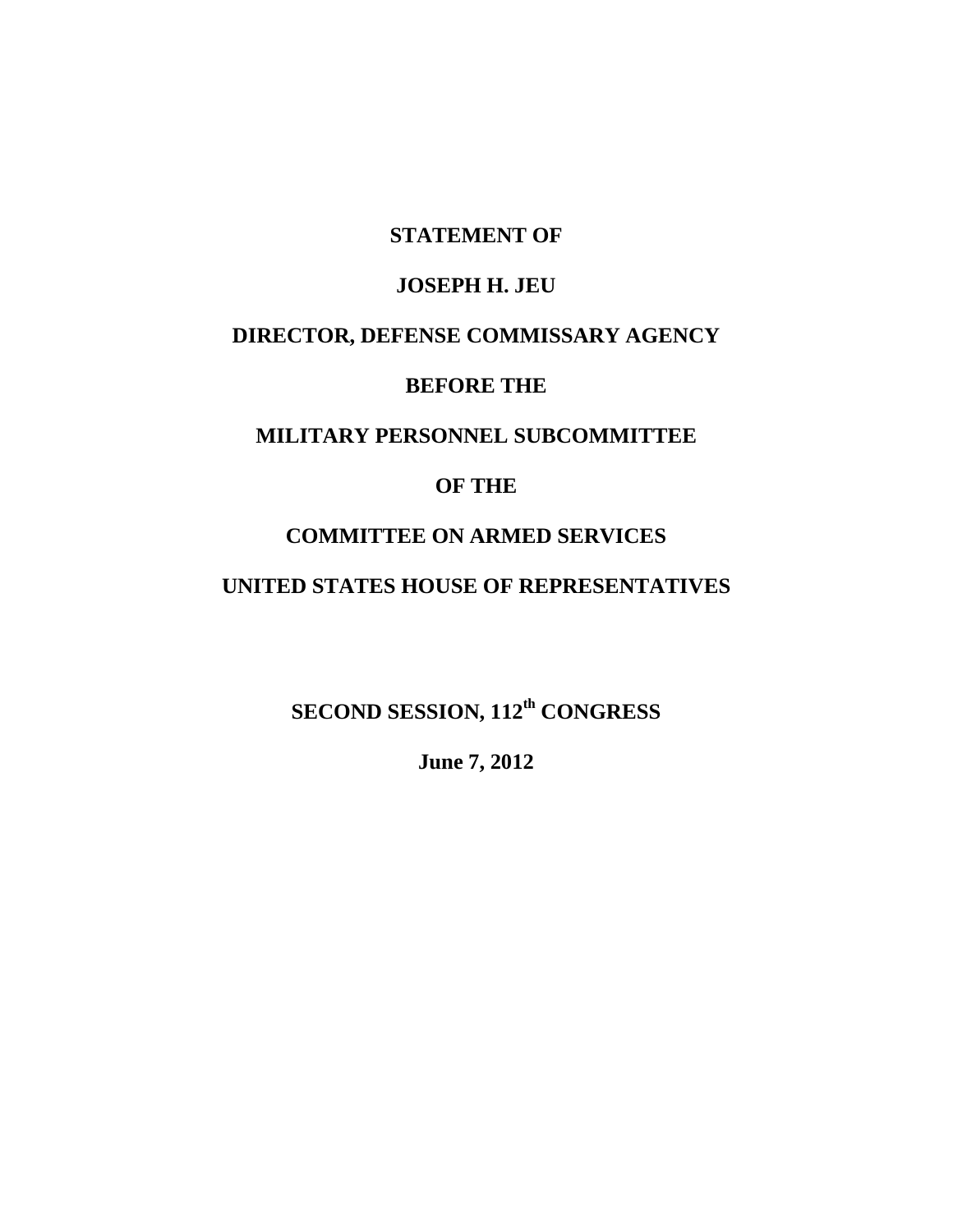Chairman Wilson, Ranking Member Davis, Members of the subcommittee, it is my pleasure to appear before you to provide the annual report on the state of the commissary benefit. As I traveled around the world this past year visiting many of our stores, opening new ones, and conversing with commanders and our customers, I can assure you the commissary continues to be strong and plays an important role in the economic well-being of the patrons it serves. On their behalf, I thank this subcommittee and the entire Congress for fully funding the President's Budget for commissary operations for fiscal year 2013.

The commissary continues to be one of the most valued non-pay compensation benefits our military members, be they active, Guard, or Reserve, retirees, and their families, enjoy. This integral element of the total compensation package not only does much to enhance the quality of life for military families, but also provides an excellent return on investment. Few, if any other, benefits can boast a two for one investment return. Last fiscal year, the commissary provided direct savings to commissary customers of \$2.8 billion dollars for a taxpayer cost of \$1.34 billion. With savings of 32 percent compared to civilian supermarkets, patrons who consistently use their commissary, can save nearly \$4,500 per year for an average family of four, over \$2,800 for a couple, and more than \$1,500 for a single Service member.

The indirect support adds millions more to DeCA's return on investment. For example —

The tremendous ancillary support from the industry, which services the defense commissary system, in the form of store support, military only coupons, contributions to installations, promotions and giveaways, and scholarships provided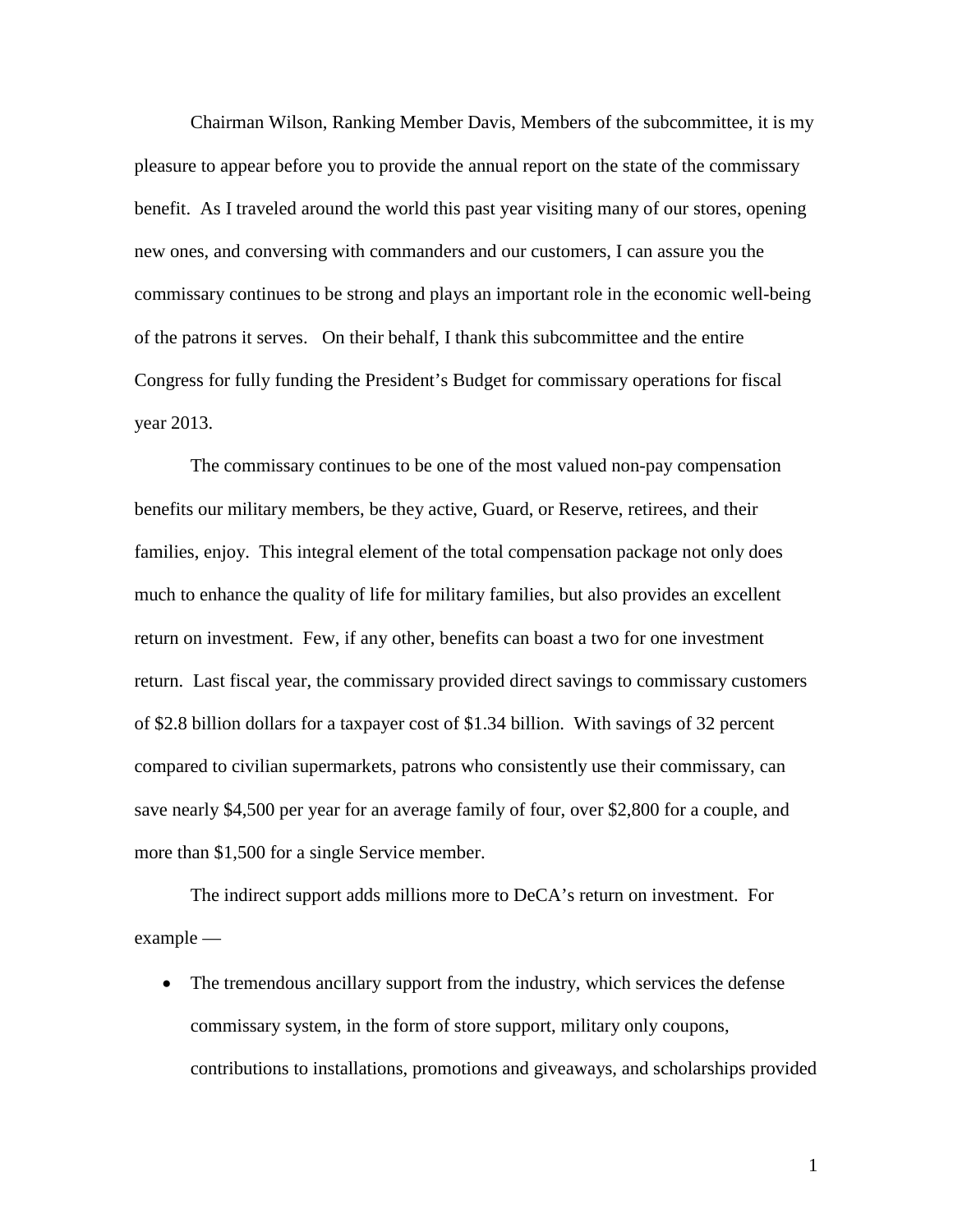an additional \$244 million in value to our patrons last year, over and above the savings military families realized on their commissary purchases.

- Of DeCA's 15,000 U.S. civilian employees 62.4 percent are comprised of military spouses, family members, military retirees, Guardsmen, Reservists, or veterans.
- Industry partners employ many military family members, with one manufacturer's representative reporting up to 60 percent of their workforce being from military families. In addition, the American Logistics Association, on behalf of its member companies, pledged to employ an additional 25,000 spouses and veterans in support of the President's Joining Forces initiative.
- As the top two peacetime overseas shippers within the Department, the Army and Air Force Exchange System and DeCA help preserve the Defense Transportation System. This peacetime use helps the Department maintain access to commercial airlift and sealift capability during contingency operations.
- Commissaries support the nation's socio-economic programs. Small and disadvantaged businesses contracts amount to \$571.6 million, with another \$112 million contracts for AbilityOne programs. In addition, 2,000 disabled individuals are employed and working within our commissaries by virtue of these contracts. AbilityOne earns another \$21.6 million from products purchased for resale in our stores. The small business program enhances our ability to focus on purchasing local products, for example, produce and seafood, supporting the commissary's effort to aid in economic recovery of the country.

But perhaps most importantly, the commissary enables troops to focus on their mission when deployed, improving retention by providing a "sense of community" for military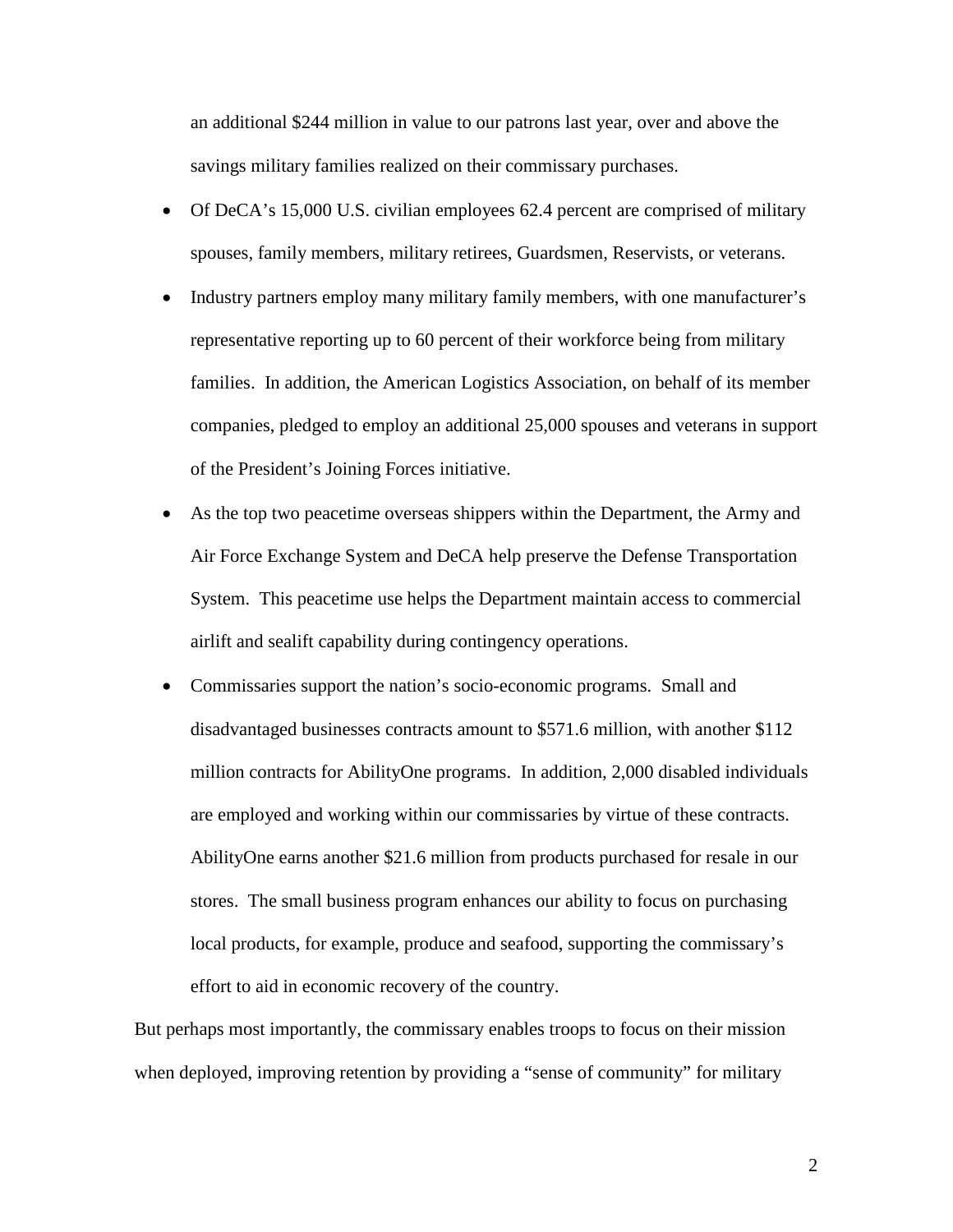personnel and their families, and providing access to American products around the world in a safe, secure shopping environment.

**Efficiencies and Savings.** As an organization, DeCA is a model of departmental efficiencies and with a proven history of taking cost out of the commissary system without decreasing the value of the benefit provided. Since its activation DeCA's operating costs have been reduced by over \$900 million and its workforce reduced by over 6,600 full time equivalent positions. When measured in constant dollars, DeCA's operating costs are only slightly more than one-half of what they were when the Agency activated on October 1, 1991. DeCA's efficiency track record continues with an FY 2013 budget submission of \$1,371.6 million, which is actually slightly lower, in real dollars, than last year.

We had another impressive year in fiscal year 2011 with all key metrics moving in the right direction—the cost of delivering the commissary benefit, once again, came in under budget; customer service scores and patron savings levels again increased.

The value provided by the commissary benefit continues to be confirmed by our patrons, who have expressed their satisfaction with an overall customer service rating of 4.72 on a scale of 5, the highest score ever achieved. Again this year our internal measures were validated externally by the American Customer Satisfaction Index (ACSI). DeCA's latest score increased to 81, significantly exceeding the ACSI commercial supermarket industry average of 76. DeCA's score of 81 is exceeded by only one commercial grocery chain. Customers reported to ACSI once again that DeCA's strengths are: "customer satisfaction" and "perceived overall quality", with "perceived value" scoring highest of all retail outlets measured.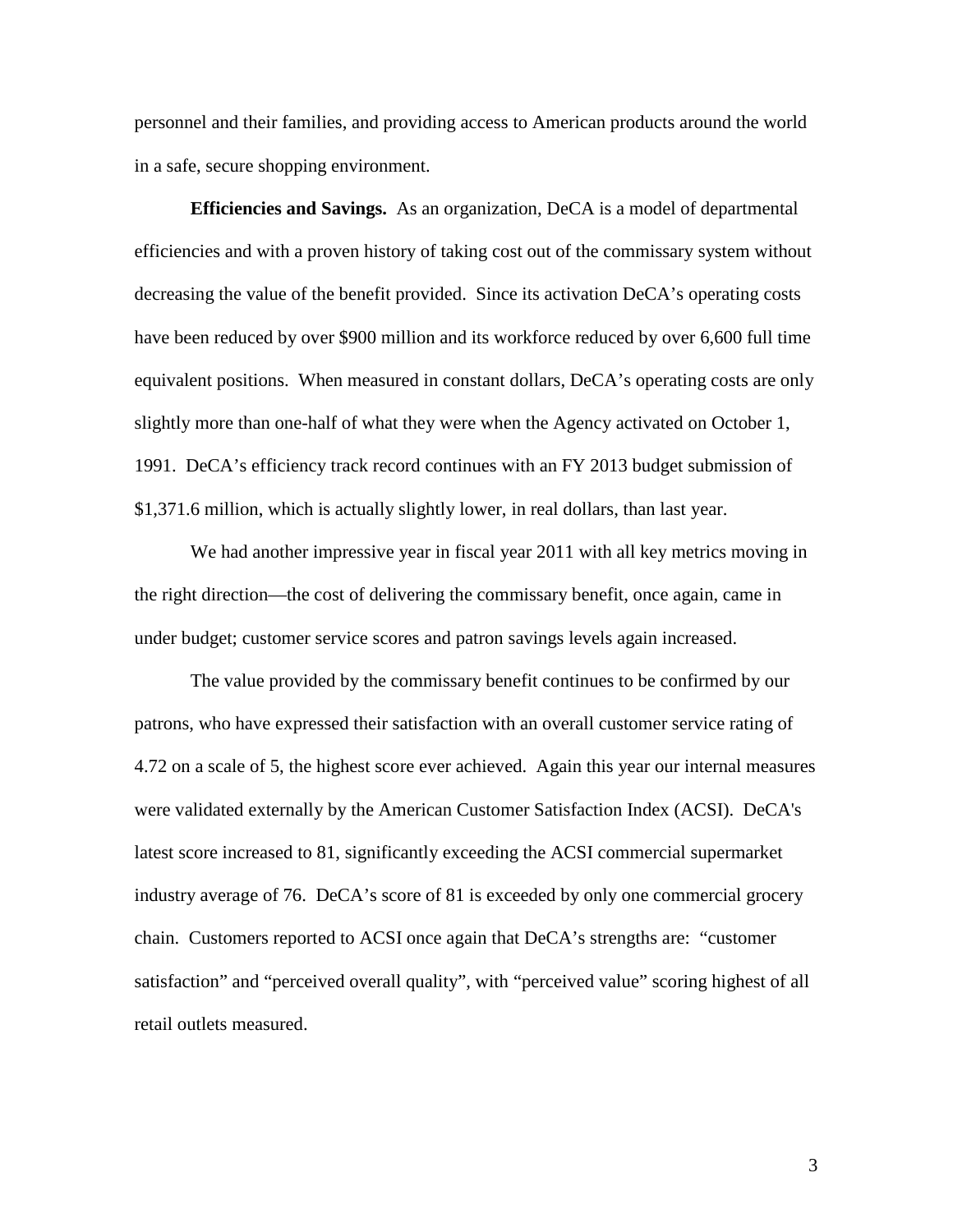Even though the country has witnessed increases in grocery prices across the board commissary savings on our patrons' overall purchases rose this year one-half of a percent to 32 percent, but the greatest savings, up to 45 percent, continue to be found in the perimeter departments, such as fresh meat and produce.

Yet, some question whether today's commissary is antiquated? A review of the following fiscal year 2011 facts reveal why the commissary remains an invaluable element of the non-pay compensation package—

- 260,000 patrons visit a commissary each day buying \$16 million in goods.
- 7.9 million shoppers visit each month purchasing \$487 million in goods.
- Over 96 million customer visits were made to the commissary last year.
- Those military families redeemed coupons worth \$112.7 million, presented food stamps totaling \$87.8 million, and another \$30 million in Women's, Infants and Children (WIC) Program coupons.

**Guard and Reserve Support.** Beyond providing access to American products around the world in a safe, secure shopping environment, we know that military personnel appreciate that the commissary looks out for their families as they look out for our country. However, one segment of our military personnel has been traditionally underserved by commissaries. Therefore, since 2007, our "Bringing the Benefit to You" program has allowed us to deliver more than \$10 million in savings through on-site sales to nearly a quarter million authorized customers – primarily guardsmen, reservists and their families – who don't have access to an installation commissary. Through this program, we've conducted more than 500 on-site sales over the last four years in various armories, tents in parking lots, warehouses and aircraft hangars from Georgia to Montana to American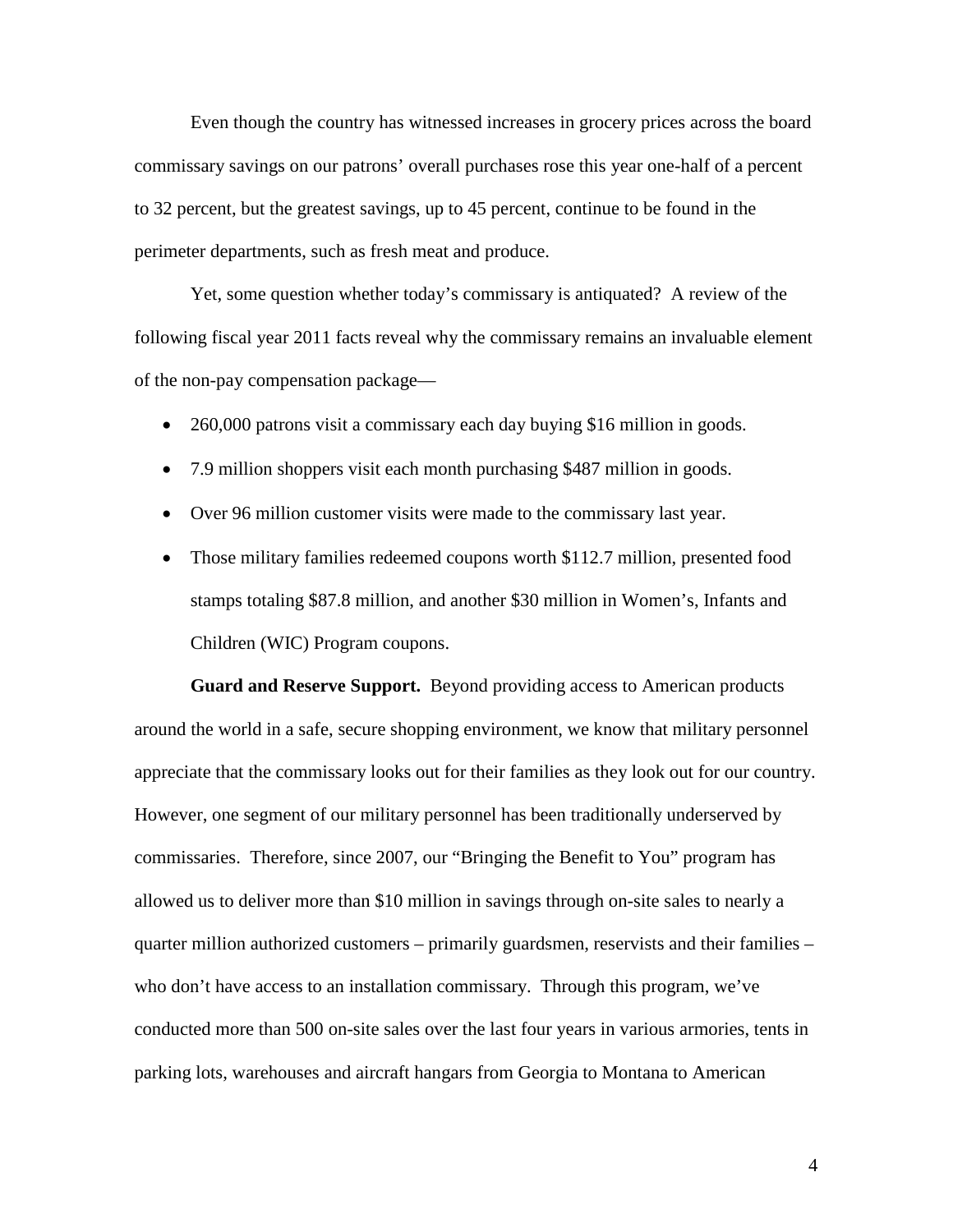Samoa. Why? Our support of the Guard and Reserve echoes the Department of Defense's increased use of these troops in deployments alongside their active-duty counterparts. Similar to our worldwide case lot sales, our on-site sales often save patrons up to 50 percent or more on products. During this challenging economy, savings like that represents a significant boost to the quality of life of service members who aren't able to use their benefit on a daily basis. In fiscal year 2011, we conducted 143 events, served 58,256 customers and provided savings of \$3.6 million. In fiscal year 2012, we are primed to continue supporting our remote customers with a goal of 150 on-site sales.

**Financial Accountability.** Fiscal year 2011 earned DeCA another milestone—a decade's worth of unqualified audit opinions, continuing an unblemished record of achieving unqualified opinions on our consolidated financial statements, which began in 2002—a feat matched only by three other defense activities. For the fourth time, DeCA finished in first place within the Department for implementing the requirements of the Office of Management and Budget Circular A-123, *Management's Responsibility for Internal Control*, Appendix A. The effective linkage of accountability and audit readiness to internal controls over financial reporting has made DeCA a model of Government efficiency. DeCA tied for first place with U.S. Special Operations Command and the Defense Logistics Agency for the best FY 2010 Statement of Assurance. Both of these results – ten clean audit opinions and our fourth first-place finish in internal controls – demonstrate DeCA's commitment to financial accountability.

**Sustainability.** From the water we use, the energy that powers our stores, and the solid waste we generate, environmental responsiveness is basic to our continued success. Our environmental performance conserves natural resources, enhances quality of life, and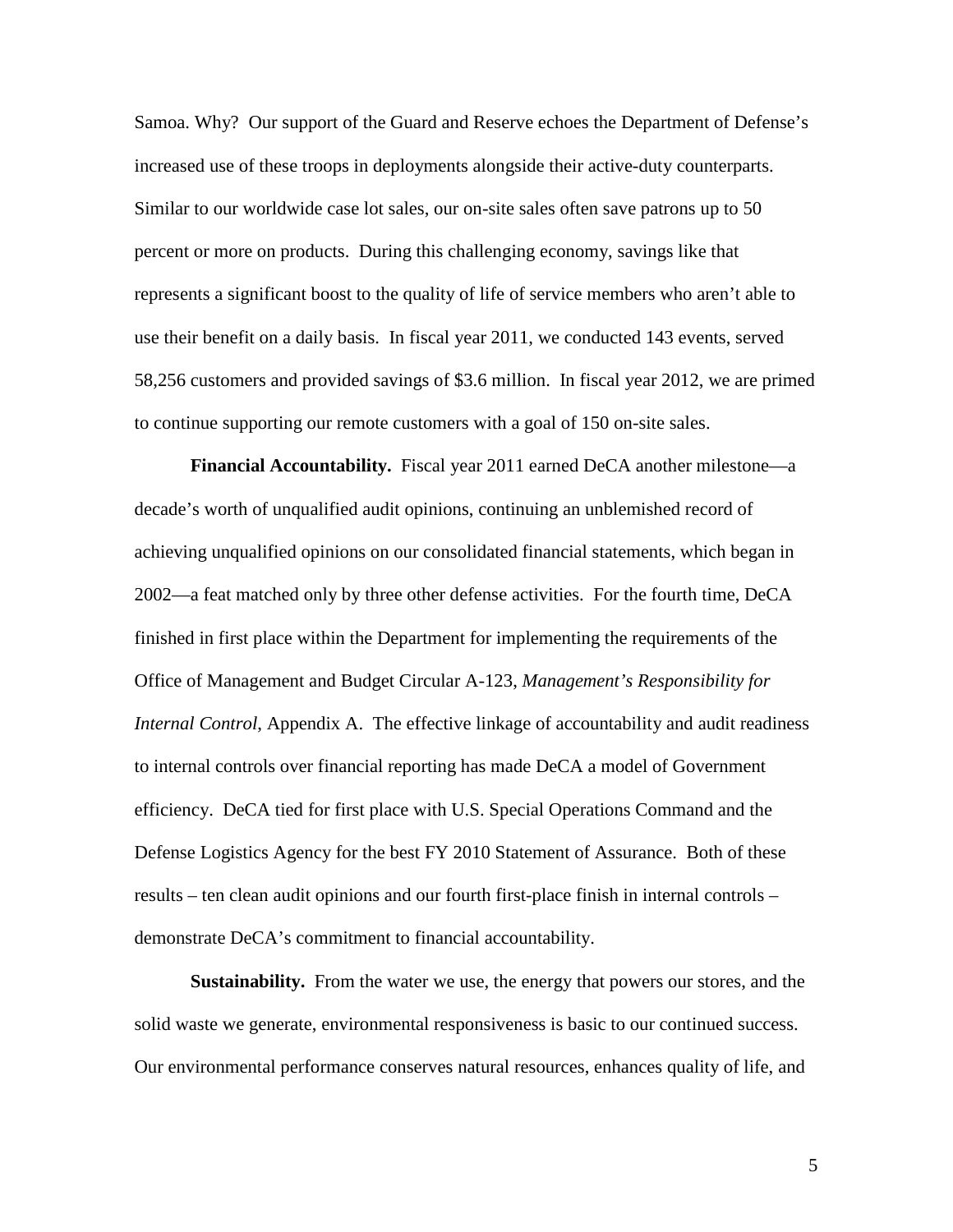improves operating efficiencies. DeCA works to cut energy costs and protect the environment by building energy-efficient stores, monitoring and reducing energy consumption, and recycling plastic, wood and paper products. DeCA has historically been conservation-centric in its design approach, primarily due to high energy use refrigeration systems, so we continue to investigate life-cycle cost effective initiatives that not only comply with regulatory requirements, but also reduce operating costs. The sustainable and energy conservation features included in commissary design include such items as:

- Use of waste heat from refrigeration system compressors to heat water and provide heat to the sales area;
- The Refrigeration Monitoring and Control System manages the operation of the refrigeration systems to maximize efficiency and monitors product temperature to prevent loss;
- Glass doors on upright frozen food display cases keep cold air from spilling out when not being shopped and overnight;
- LED case lights that reduce the electrical lighting load by up to 70%; and
- Under case return air to capture cool, dry air helping air conditioning systems run more efficiently and eliminating cold aisles.

Following the success of the solar project installed at the Los Angeles Air Force Base, California store 5 years ago, solar panels are being provided by the Army at our Germersheim, Germany Central Distribution Center and Vicenza, Italy; and by the Navy at Pearl Harbor, Hawaii and Yokosuka, Japan. Our new store, currently under construction, at Ansbach, Germany will feature photovoltaic solar panels, producing about 10% of the total electrical requirement, and a vegetated "green" roof. The Lackland Air Force Base,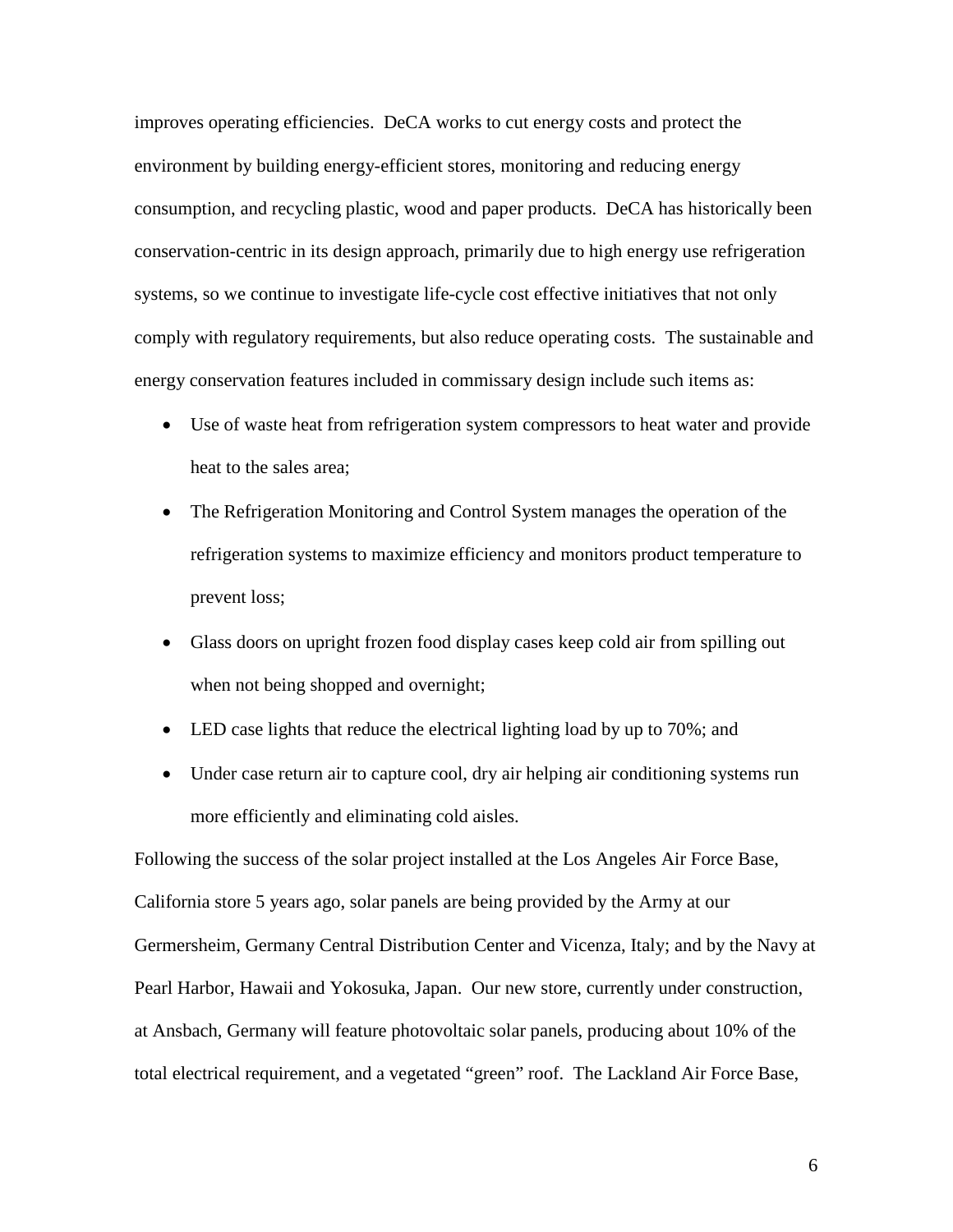Texas store renovation, currently being designed, is planned to receive an ammonia and CO2-based refrigeration system, which will be one of, if not the first, supermarket refrigerant system using ammonia in the United States. Ammonia, a 100% natural refrigerant is not ozone depleting, has near-zero carbon emissions, and uses less energy than a comparable Hydro fluorocarbon (HFC) cooled system.

In 2011, DeCA personnel sorted through dumpsters at ten commissaries throughout the United States as part of a waste sort study. Waste sorts allow commissaries to focus on a targeted goal to increase recycling and compostable rates. Working under the Department of Defense's Strategic Sustainability Performance Plan, DeCA spent several days collecting, sorting and weighing its garbage to learn its contents and determine how to keep more of it from the nation's landfills. Results from the study concluded nearly 75 percent of the solid waste generated by commissaries could be diverted from landfills, and used in other processes such as, composting, gasification, or recycling.

In the same time, DeCA continued its active recycling program, generating over \$7 million in revenue by recycling 53,000 tons of cardboard and 513 tons of plastic. We have also identified the potential for over \$1 million in long term solid waste cost avoidance through a combination of efforts including removal of 30 plus compactors, reductions in dumpsters, and reduction in dumpster pickups. Changing the mindset of our employees to diversion of waste to other practices such as composting or recycling is not only cost effective, but also environmentally friendly. DeCA is also partnering with the Army, the Navy and the National Renewable Energy Lab (NREL) to test a High Energy Waste-to Energy Convertor which produces utility grade electricity to the Hickam Air Force Base, Hawaii Commissary by burning garbage.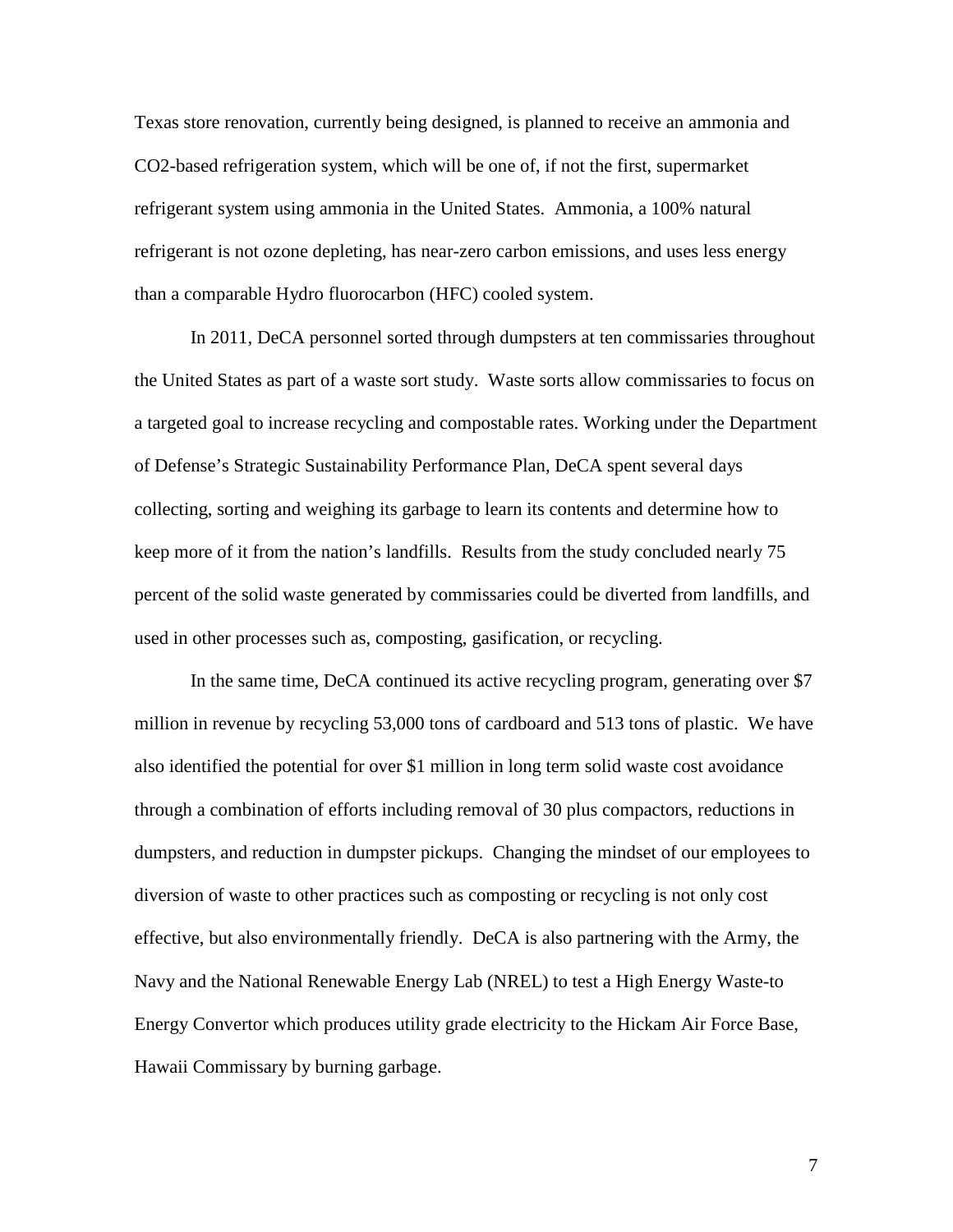After a lapse of a few years, DeCA is once again donating edible but unsalable products to food banks. The Department has recently implemented procedures to designate food banks eligible to receive donations from commissaries. Thus far, two food banks—one in Fairbanks, Alaska and one in San Diego, California—have requested and received the required Secretarial designation. Different from retail grocery stores, most products in commissaries eligible for donation are the property of our vendors. DeCA recently at a trade association forum requested industry support and participation for donations. We are hoping to use the two currently approved locations to determine the volume of donations which may be expected and assess the effectiveness of the newly instituted program. Upon designation of an eligible food bank, vendors will no longer be allowed to dispose of product in government waste receptacles, which has the added benefit of reducing the commissaries waste stream.

These measures, combined with an increased inventory of environmentally friendly products, are all part of DeCA's sustainability initiative. We passed another landmark this year with patrons purchasing more than five million reusable bags since they were first offered in 2007. Other environmentally friendly products include the energy-saving compact fluorescent or CFL bulb and a number of green cleaning products, tissues and wipes.

**Wounded Warrior/Disability Programs.** We actively recruit qualified people with disabilities, not only because it's the right thing to do, but because we see their strength and contribution every day as we deliver the commissary benefit. DeCA's track record in hiring people with disabilities was recently recognized with the Secretary of Defense's 2011 Best Mid-Sized Component Award for our performance in employing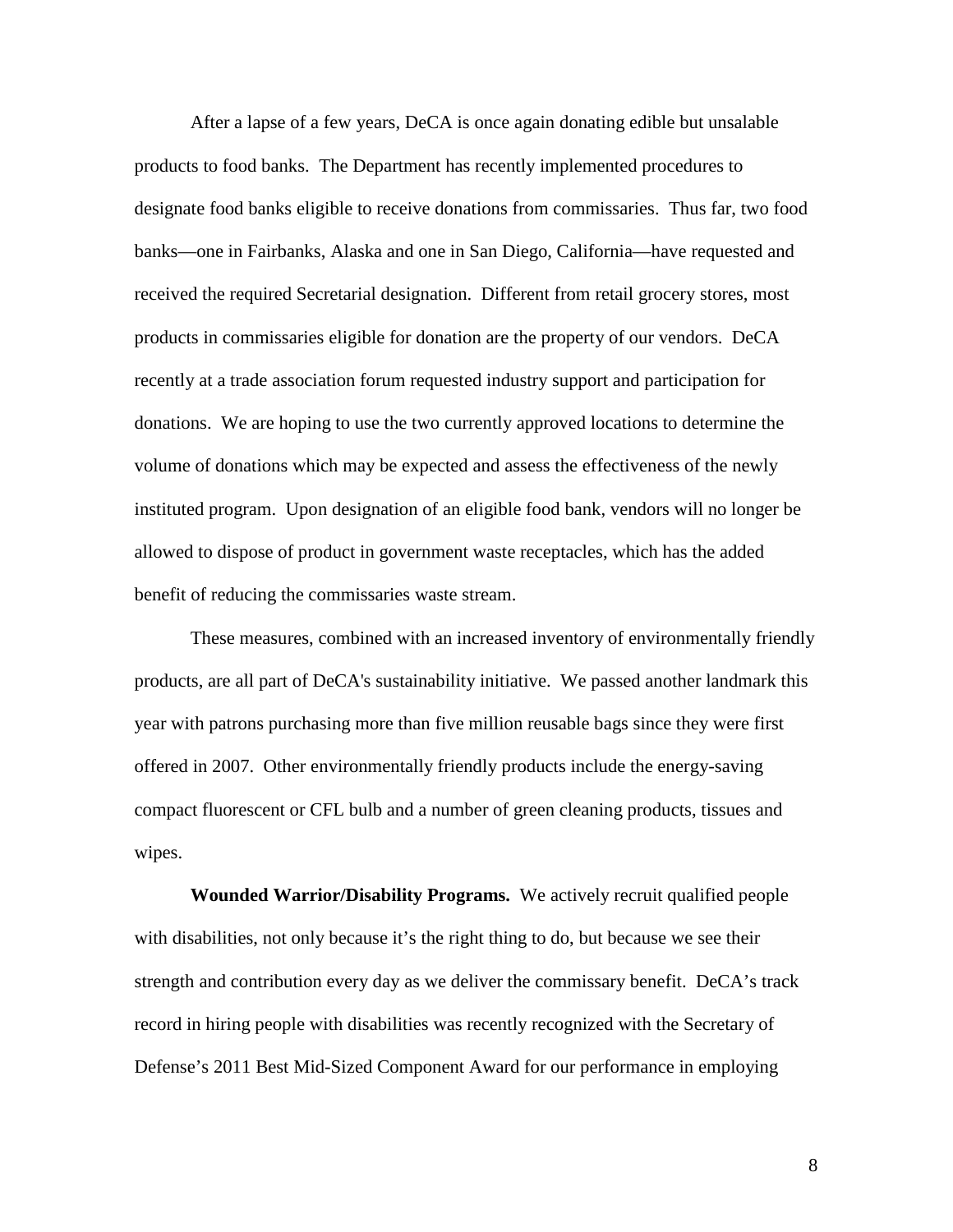individuals with targeted disabilities. The commissary agency achieved Best Mid-Sized honors for increasing the number of employees with targeted disabilities on its rolls from 1.1 percent in fiscal 2010 to 1.51 percent in fiscal 2011. The DoD goal for hiring people with targeted disabilities is 2 percent – the DoD-wide average percentage is 0.77 and the federal-wide average is 0.88. DeCA was also recognized by the Paralyzed Veterans of America as the 2011 recipient of PVA's Employable Award for expanding employment opportunities to veterans. This prestigious award is given for leadership in providing employment opportunities to veterans with disabilities and is presented to a single organization annually. We continue to work with Veteran Program coordinators to bring more of these valuable resources on board. We are particularly pleased with our partnership with the Army as they launch Operation Warfighter—a program designed to give soldiers undergoing rehabilitation treatment meaningful work, within their physical capability, when not undergoing physical therapy or medical care. We are hopeful that once their rehabilitation is completed, that DeCA may become a viable post-military job opportunity for those who have given so much!

**Collaboration.** The military exchanges and DeCA have combined to form the Cooperative Efforts Board (CEB), a strategic planning and action committee that leads the Department of Defense Military Resale Agencies' efforts to develop proposals to improve the efficiency and effectiveness across resale organizations. We have been working together for the past several years on combined sales events, transportation initiatives and getting the word out concerning the value of the benefit. Through the CEB we are capitalizing on past successes in search of innovative ideas to further reduce costs and enhance the shopping experience of our patron base.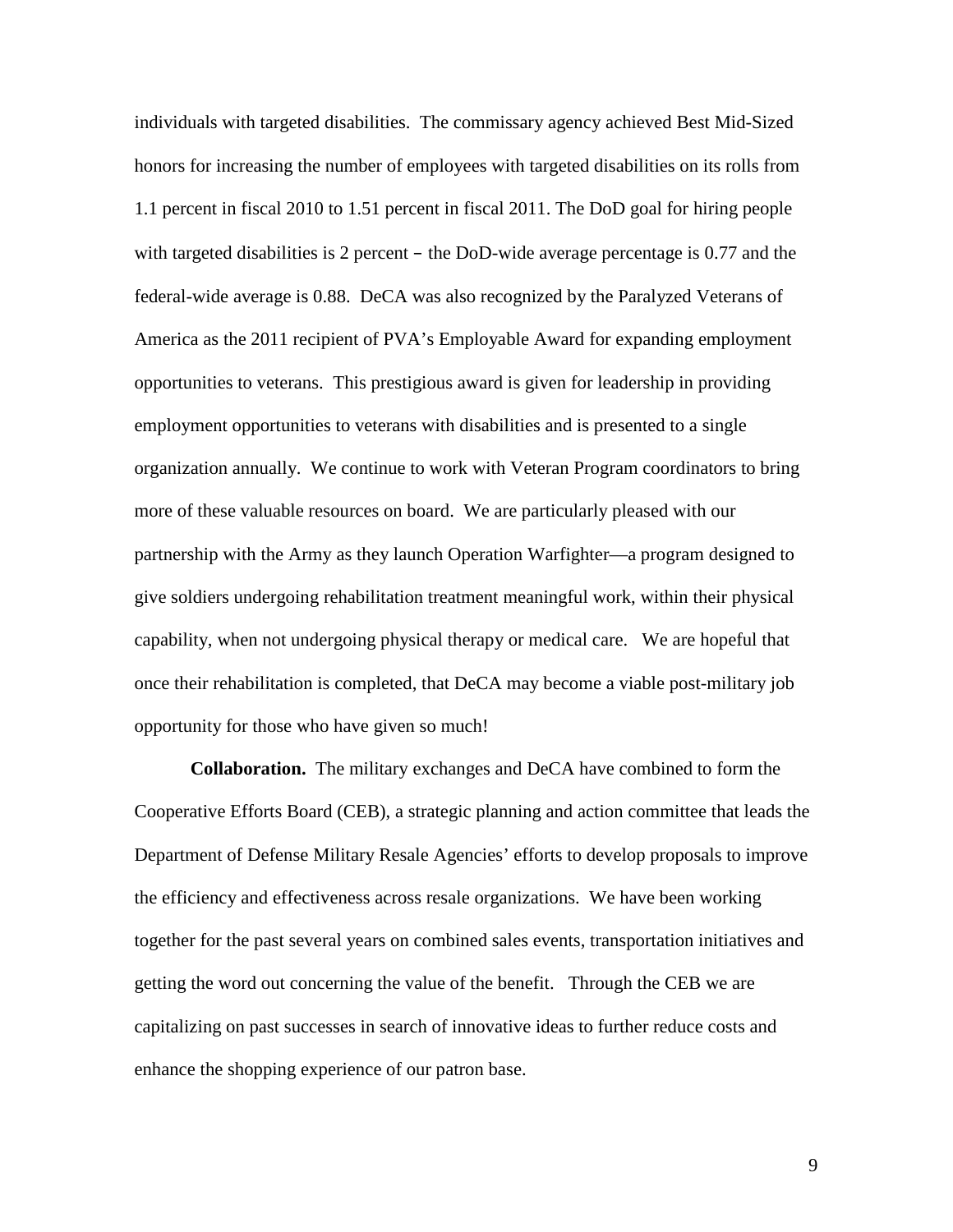**The Future.** At all levels of government and throughout the military, conducting business as usual no longer makes the grade. Plans established in times of prosperity—or even in times of modest austerity—no longer have relevance. We are operating in an era of unprecedented change, with challenges to everything we do and every dollar we spend. The military has responded to these challenges by developing a lean, flexible and efficient All Volunteer Joint Force 2020; in turn, we recognize the need to take the benefit to the next level and have created the Commissary Benefit 2020. With this goal in mind, we crafted a new vision statement to serve as a beacon, illuminating the heart of our business—*Understand our customers and deliver a 21st century commissary benefit.* To achieve this vision, we will focus on three primary initiatives:

- Study and support shopping trends, leveraging social media to gain insight into our customers' changing needs.
- Explore concepts such as electronic and mobile commerce and other improvements to our business model.
- Employ new efficiencies in construction, technology and operations to continue as a best-in-class Defense Department agency.

We have formed a concept team to develop our goals. They are charged with getting our ideas on paper, establishing the possibilities and considering which objectives may be best for moving the Agency forward. Change in itself isn't enough; these aggressive initiatives must help ensure our relevance to the military and our success in delivering the benefit to our customers. All ideas need to be put on the table, with nothing held back and everyone open to change. We may need to take some calculated risks, but our initiatives will be based on solid research and a sense of not only what our customers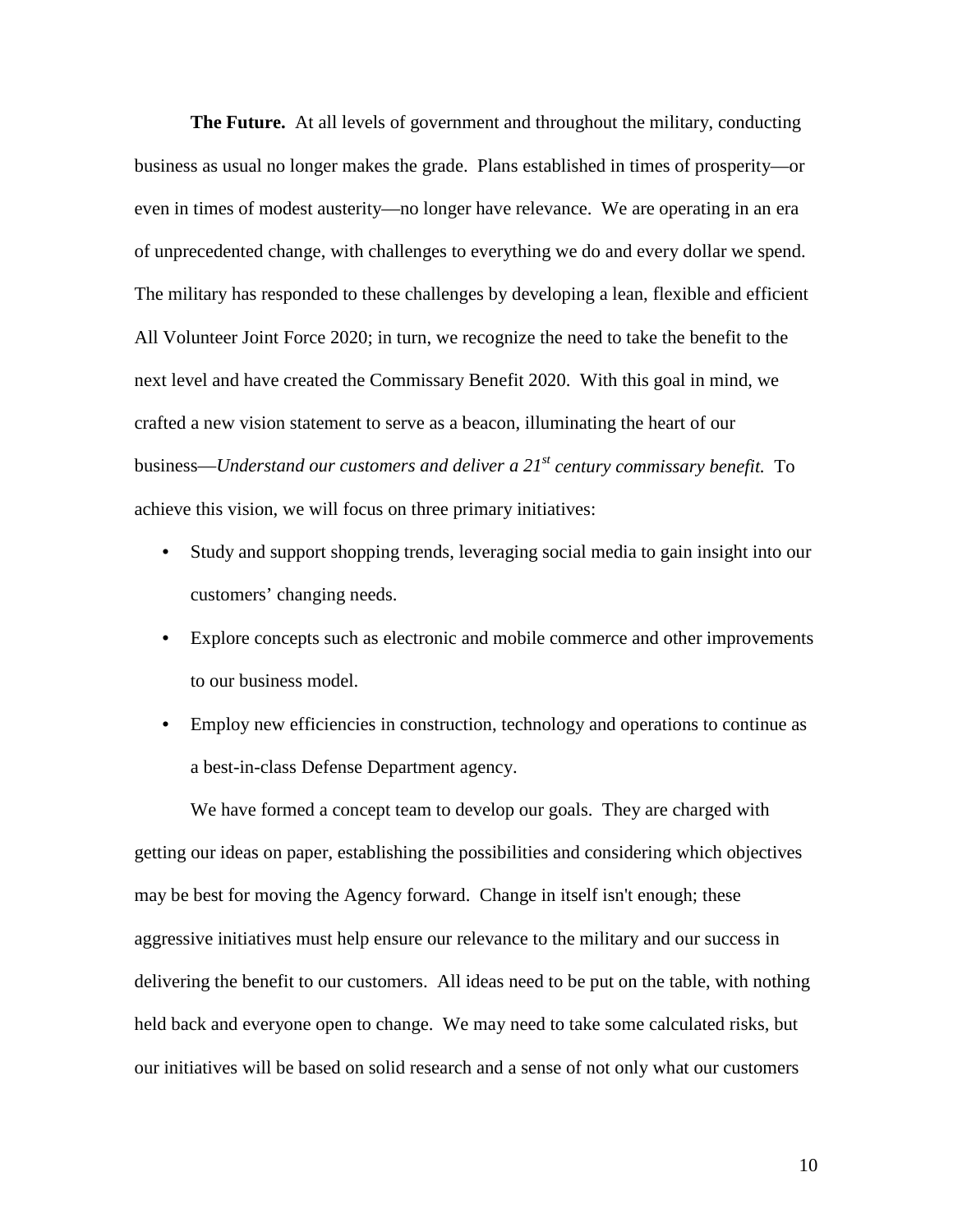want today, but what they will want tomorrow. We'll be studying shopping trends, leveraging social media, exploring electronic and mobile commerce, and seeking out the "latest and greatest" efficiencies in construction, technology and operations.

**Commissary Levels of Authorized Standard Services.** We are in the midst of retooling our store operations so that our patrons can experience the same level of worldclass service whenever they shop in our commissaries. This program, which will continue through the spring of 2013, is part of our transition to the Commissary Benefit 2020 that will help us keep pace with the needs of an ever-changing patron base. Our military is evolving into a leaner but meaner force, and CLASS will allow us to stay in sync with our patrons and deliver a 21st century benefit that's adaptable and efficient.

Why is CLASS so important? First, because wherever our service members and their families are stationed—overseas or stateside—the level of service should be the same. Second, because our store employees deserve to know that they won't miss career broadening opportunities because they're in a certain store. With CLASS, our employees will know the services they are expected to perform and will receive the training to perform those services - no matter where they're assigned. Third, funding levels will be linked to specific levels of commissary services, and management will know that funding is adequate to provide those services. Resources will be distributed equally for store support services tied to quality, consistency and predictability.

Although many of our commissaries are already shining examples of stellar customer service, through CLASS we will ensure these examples are the standard in all our stores. We've started meeting with employees to certify their knowledge and application using more than 500 commissary job aids. These job aids were created for all our store